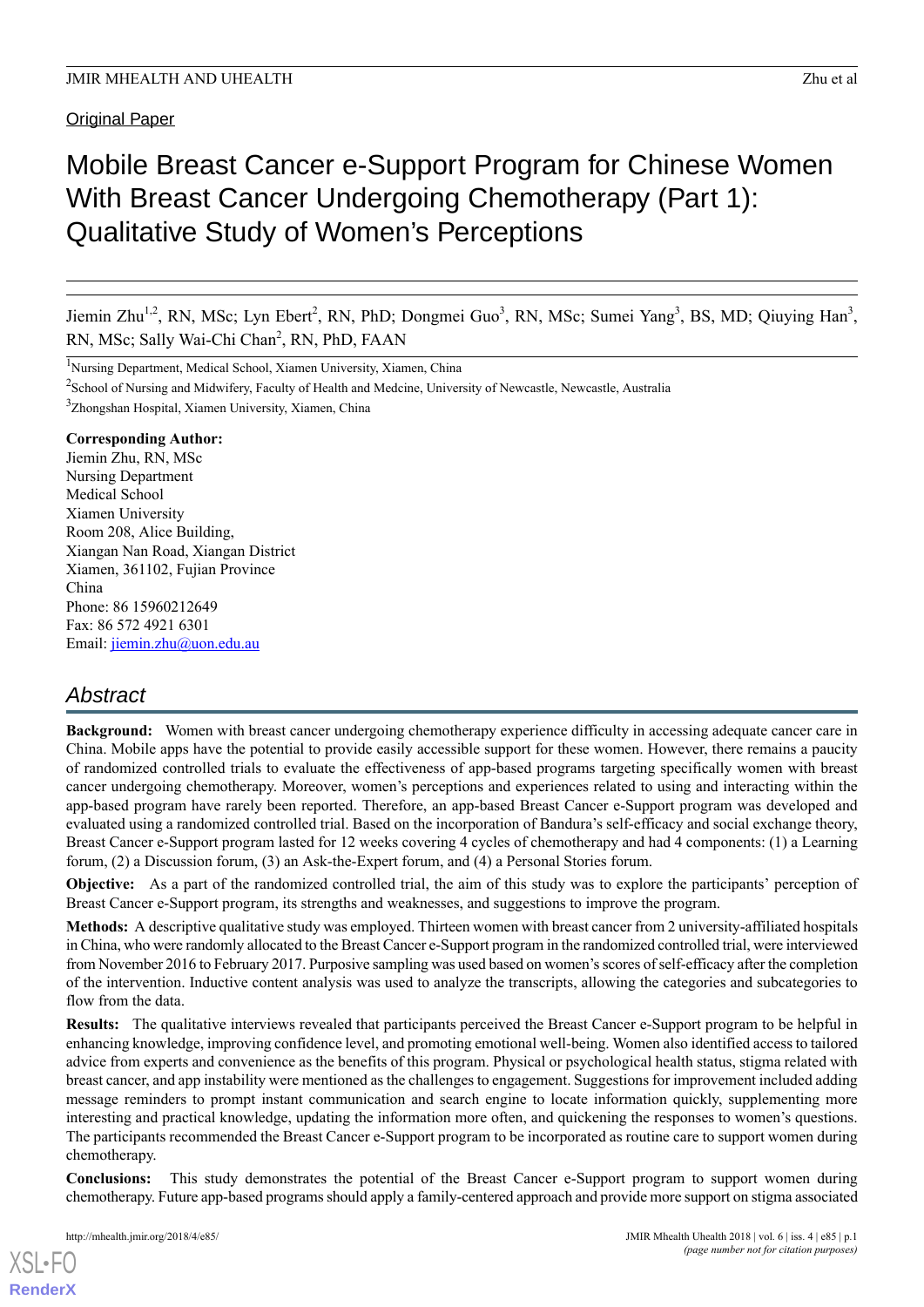with the disease to encourage engagement with the app. Suggestions of improvement regarding the design, content, and operation of the app-based intervention should be addressed in future studies. It is promising to incorporate the Breast Cancer e-Support program into routine care to generalize the benefits.

**Trial Registration:** Australian New Zealand Clinical Trials Registry ACTRN12616000639426; http://www.ANZCTR.org.au/ ACTRN12616000639426.aspx (Archived by WebCite at http://www.webcitation.org/6v1n9hGZq)

*(JMIR Mhealth Uhealth 2018;6(4):e85)* doi[:10.2196/mhealth.9311](http://dx.doi.org/10.2196/mhealth.9311)

## **KEYWORDS**

mobile app; breast cancer; chemotherapy

## *Introduction*

Breast cancer is the most commonly diagnosed cancer for Chinese women [[1\]](#page-9-0), and chemotherapy is widely used to treat breast cancer [[2\]](#page-9-1). Women with breast cancer receiving chemotherapy experience difficulty accessing adequate cancer care in China because of the shortage of oncology-trained health care professionals (HCPs)  $[3,4]$  $[3,4]$  $[3,4]$  $[3,4]$ , and the increasing incidence of breast cancer [\[5](#page-9-4)]. In recent years, China's Ministry of Health has developed a national plan aiming to provide easily accessible and affordable health service to prevent and control cancer [[6\]](#page-9-5). Mobile apps offer one means in this endeavor to support patients [[7\]](#page-9-6).

It is widely recognized that the use of chemotherapy causes a variety of side effects such as nausea, insomnia, and pain, which adversely affect women's psychological well-being and quality of life (QoL)  $[8,9]$  $[8,9]$  $[8,9]$  $[8,9]$ . Effective symptom management is thus crucial, and a sense of self-efficacy and social support are needed for women to initiate and maintain appropriate symptom management strategies [\[10](#page-10-1)]. Furthermore, the majority of women receiving chemotherapy for breast cancer are treated in the out-patient setting and have to manage most symptoms at home without direct support from HCPs [\[11\]](#page-10-2). Apps could provide an innovative platform to overcome the accessibility barrier, where women can acquire knowledge and communicate with peers and HCPs when and where needed [\[7](#page-9-6)].

In 2017, 89% of the Chinese population owned a mobile phone [[12\]](#page-10-3), and approximately 653 million Chinese people accessed the internet via their mobile phone [[13\]](#page-10-4). Taking advantage of their easily accessibility, apps have the potential to demonstrate their value on health promotion with a robust program. However, our recent integrative review found that there remains a paucity of randomized controlled trials (RCTs) to evaluate the app effectiveness specifically targeting at women with breast cancer undergoing chemotherapy [[14\]](#page-10-5). Furthermore, women's perceptions and experiences related to using and interacting within the app-based programs during chemotherapy have rarely been reported [[14](#page-10-5)].

Therefore, an app-based Breast Cancer e-Support program was developed [[15\]](#page-10-6) and evaluated using a single-blinded, multicentered RCT (ACTRN: ACTRN12616000639426) [[16\]](#page-10-7). The components of this program were guided by four factors (direct mastery experiences, vicarious experiences, verbal persuasion, and arousal state) from Bandura's self-efficacy theory [[17\]](#page-10-8) and structural support and functional support from

the social exchange theory  $[18]$  $[18]$ . This program supported women for 12 weeks covering four cycles of chemotherapy and had been shown to significantly improve the self-efficacy, QoL, and symptom interference on daily life for women at 3 months of follow-up, as reported in Part 2 of this study (forthcoming) [\[19\]](#page-10-10).

Process evaluation is an important part of an RCT to understand the program effectiveness [\[20\]](#page-10-11). Identifying how women appraise different components, especially for a multicomponent app-based program, can give insights as to why and how the program achieves or fails in the desired outcomes, further improving the design of a future trial  $[21]$  $[21]$  $[21]$ . Thus, this qualitative process evaluation aimed to explore the participants' perception of Breast Cancer e-Support program, the strengths and weaknesses of this program, as well as their improvement suggestions.

## *Methods*

## **Study Design and Participants**

A descriptive qualitative study was employed. The first author recruited women from the intervention group in an RCT examining the effectiveness of the Breast Cancer e-Support program. Women were eligible for the main study if they had commenced chemotherapy at the study sites after diagnosis of breast cancer, were able to access the internet via a mobile phone, and were able to read and write Mandarin. The study was approved by the institutional review board of Xiamen University affiliated Zhong Shan Hospital (zhu20151023), Central South University affiliated Hunan Cancer Hospital (zhu20151026) in China, and the University of Newcastle in Australia (H-2015-0448). Written consent forms were obtained from all participants.

## **Breast Cancer e-Support Program**

A website was developed, with the introduction of the Breast Cancer e-Support program and the two-dimensional code for women to scan [\(Figure 1](#page-2-0)) [[22\]](#page-10-13). Once women downloaded the app, the home page displayed a button for the user to submit an application that the first author (JZ) either approved or declined through the app background thread to ensure only the intervention group had access to the Breast Cancer e-Support program with a unique username and self-set password. This application process prevented contamination between the two groups and protected the privacy of participants in the Breast Cancer e-Support program.



 $XS$ -FO **[RenderX](http://www.renderx.com/)**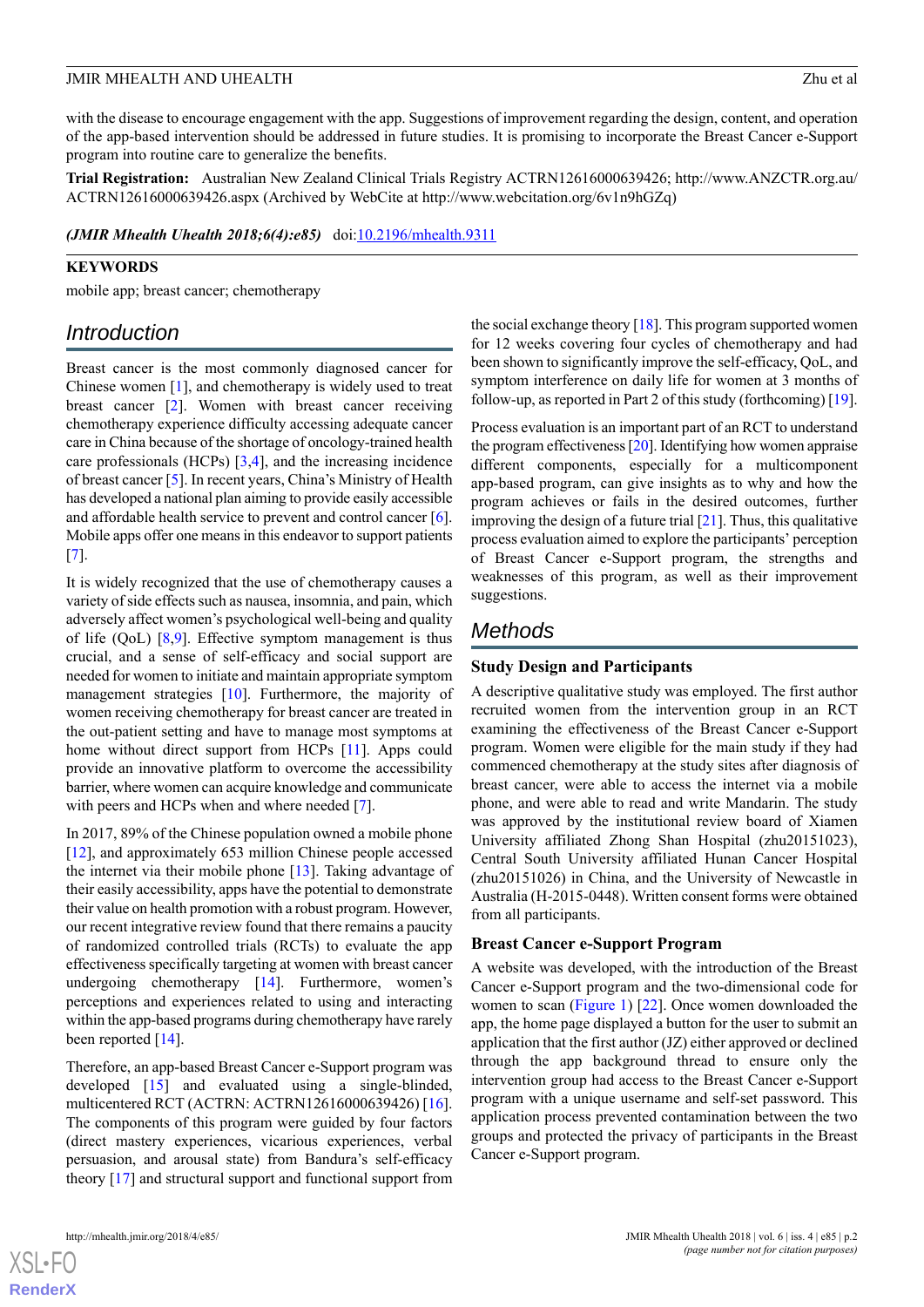<span id="page-2-0"></span>**Figure 1.** Screenshot of the Breast Cancer e-Support program Website.



The development process of the Breast Cancer e-Support program applied user-centric design and assessed the perceived ease of using the app [[15\]](#page-10-6). This program supported women for 12 weeks covering four cycles of chemotherapy (1st-4th cycle of chemotherapy), with each cycle lasting 3 weeks. The Breast Cancer e-Support program had four components: Learning forum, Discussion forum, Ask-the-Expert forum, and Personal Story Forum [[16\]](#page-10-7). The Learning forum provided knowledge and symptom management strategies related to breast cancer and chemotherapy. The Discussion forum offered an online platform for women to chat with one another. The Ask-the-Expert forum served as a communication channel for women to ask questions and receive advice directly from experts within 24 hours. The Personal Story forum presented five encouraging stories of other women who had successfully overcome obstacles during chemotherapy. On the basis of women's topics and questions, the information in the learning forum was updated every 2 weeks to address women's concerns. The Discussion forum and Ask-the Expert forum were moderated by the first author (JZ) who is an HCP. The moderator facilitated the online discussions and sent a reminder message to the doctors with incoming questions. Eight doctors from the study sites joined this program and responded to the questions in the Ask-the Expert forum. Technical assistance was available for the workday. The details of the Breast Cancer e-Support program can be found in the study protocol published in *BMC Cancer* [[16\]](#page-10-7).

#### **Recruitment**

For the process evaluation, we applied purposive sampling based on scores in the primary outcome of self-efficacy at 3 months. The Stanford Inventory of Cancer Patient Adjustment was used to assess women's self-efficacy to manage cancer-related

problems [[23\]](#page-10-14). The Stanford Inventory of Cancer Patient Adjustment contained 38 items rated from 0 (not at all confident) to 10 (absolutely confident). Higher total scores represent higher self-efficacy. We selectively approached women with higher and lower (ratio 1:1) scores than the mean score of self-efficacy. We achieved data saturation at the 10th participant. No additional data were yielded with three additional interviews, giving a total sample of 13 women [[24\]](#page-10-15). Of the 13 interviewed women, 7 participants were higher and 6 participants lower than the mean score of self-efficacy.

Interviews were conducted from November 2016 to February 2017. As these two participating hospitals are in two different provinces in China, we undertook face-to-face interviews for women in Zhong Shan Hospital and telephone interviews for women in Hunan Cancer Hospital to achieve a sufficient sample size. The first author (JZ), who was a female PhD student in nursing and who had established a good relationship with women during moderating the online discussion, invited women by telephone to participate, giving a clear explanation of the aims of the interview. Women were informed that the interview would take 10 to 20 min and that the interview would be audiorecorded. A total of 18 women were approached. Five women declined to be audiorecorded and thus excluded. A total of 5 women from Zhong Shan Hospital were interviewed one-to-one in a meeting room in the hospital. Field notes were taken during the interviews. A total of 8 women from Hunan Cancer Hospital were interviewed by telephone. The duration of the interviews ranged from 7 to 27 min.

A semistructured interview guide [\(Table 1\)](#page-3-0) with five questions was prepared for the interview. Two academic experts in psychoeducation and cancer care provided comments on clarity and content of the interview guide.

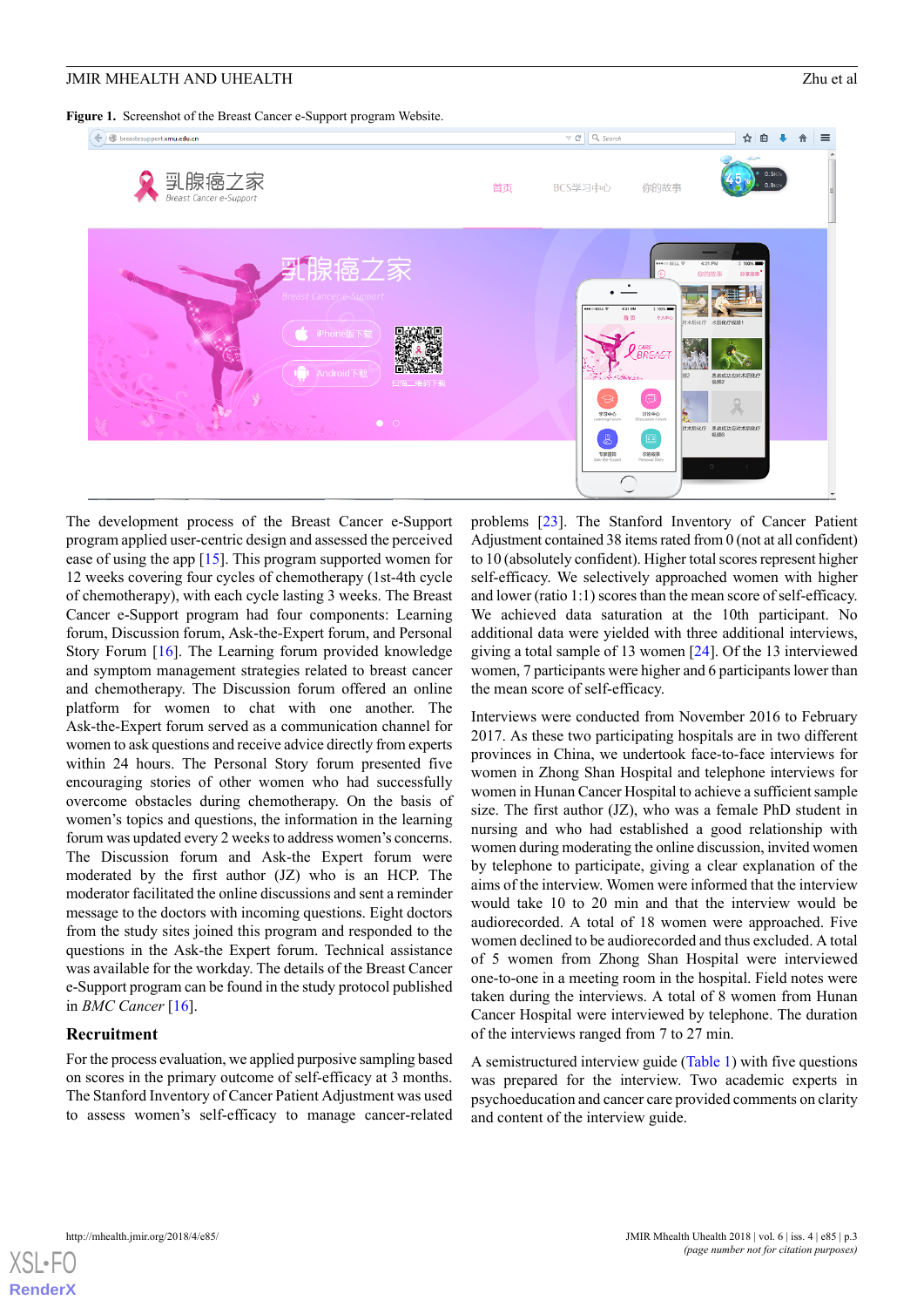<span id="page-3-0"></span>**Table 1.** Semistructured interview guideline for process evaluation.

| No.            | Probing questions                                                     |
|----------------|-----------------------------------------------------------------------|
| $\overline{1}$ | What was your experience of using this program?                       |
|                | Probe: How did you feel participating in this program?                |
| 2              | What were the main strengths or benefits of this program for you?     |
|                | Probe: Which aspect of this program was most beneficial for you? Why? |
| 3              | What were the main weakness of this program for you?                  |
|                | Probe: Which aspect of the program was least beneficial for you? Why? |
| $\overline{4}$ | What suggestion will you give to improve this program?                |
|                | Probe: How can this program be improved further?                      |
| 5              | Do you think this program should be continued?                        |

#### **Analysis**

Inductive content analysis was used to analyze the transcripts, allowing the categories to flow from the data [[25\]](#page-10-16). Qualitative content analysis was conducted in the original language, following Graneheim and Lundman's [\[26](#page-10-17)] steps for analysis procedures to achieve trustworthiness. Audiotapes were transcribed verbatim into written Chinese by the first author immediately after the interview. The first (JZ) and third authors (DG) performed the initial coding independently. Transcripts and field notes were repeatedly read through to obtain a broad picture of the whole. Transcribed data were coded and analyzed. The various codes were compared regarding the differences and similarities, and interpretations of the codes were sorted into subcategories. Finally the underlying meanings of the subcategories were grouped into categories. The research team had regular meetings to examine and revise the tentative subcategories and categories. Any coding discrepancies were discussed to ensure consensus. Two experts in qualitative research reviewed the process of data collection and analysis. Participant's quotes were translated into English. English translation of the results and direct quotes were checked by the last author who is bilingual (English and Chinese).

## *Results*

#### **Sample Characteristics**

For all 114 participants in the RCT, the mean of self-efficacy score at 3 months was 212.1 (SD 58.1; range 74-368). The mean age was 47.2 years. The majority of women were married (96.5%, 110/114), had received elementary or middle school (57%, 65/114) education, and were currently unemployed (74.6%, 85/114). Only 14 women (12.3%, 14/114) lived in a household with above average level of monthly family income (≥US \$739) [\[27](#page-10-18)]. The majority of women were diagnosed with breast cancer stage II (43.0%, 49/114), followed by stage III (36.7%, 42/114). A total of 97 women (85.1%, 97/114) had undergone a mastectomy, and 5 (4.4%, 5/114) had chosen breast conserving surgery. The majority of women received eight cycles (51.8%, 59/114) and six cycles (21.1%, 24/114) of chemotherapy.

In total, 13 women in the intervention group participated in the interview, with mean score of self-efficacy at 3 months as 218.58

[XSL](http://www.w3.org/Style/XSL)•FO **[RenderX](http://www.renderx.com/)**

(SD 68.1; range 108-349). These 13 women had comparable demographic or clinical characteristics as all participants in the RCT, except for education level  $(\chi^2_{0.05,4} = 10.8, P = .01)$ . The interviewed women had significantly higher education level than all participants in the RCT. The demographic or clinical variables of the 13 participants are summarized in [Table 2](#page-4-0).

## **Overview**

From the content analysis, four categories emerged: (1) benefits of participation, (2) challenges to engagement, (3) suggested improvement, and (4) future direction. All the categories and subcategories are summarized in [Textbox 1.](#page-5-0)

## *Category 1: Benefits of Breast Cancer e-Support Program*

A total of 9 women found that the Learning forum was most beneficial, and 3 believed that the Discussion forum was most beneficial. A total of 5 women found the Personal Story forum as being least beneficial. Six women did not identify any forum to be least beneficial. Participants reported many benefits from the different forums, including enhanced knowledge, improved confidence levels, promoted emotional well-being, access to tailored advice from experts, as well as being easy to use, convenient, and easily accessible.

#### **Subcategory 1: Enhancing Knowledge on Symptom Management, Breast Cancer, and Chemotherapy**

Most of the women mentioned that they gained a better understanding of breast cancer, chemotherapy, and how to manage a variety of symptoms after participating in the Breast Cancer e-Support program:

*I was very interested in reading the content in the Learning forum. In the past, I never thought about breast cancer. Before the diagnosis, I had no knowledge on anything about breast cancer...But now it happened to me. I read the knowledge in the Learning forum and I really have learnt a lot. I felt good when reading the content.* [Informant 7]

*I like to read information on symptom self-management. In the past, I searched the web for it, but was not sure whether the information was useful. I trust the information on the app to be accurate...You know, when I was having*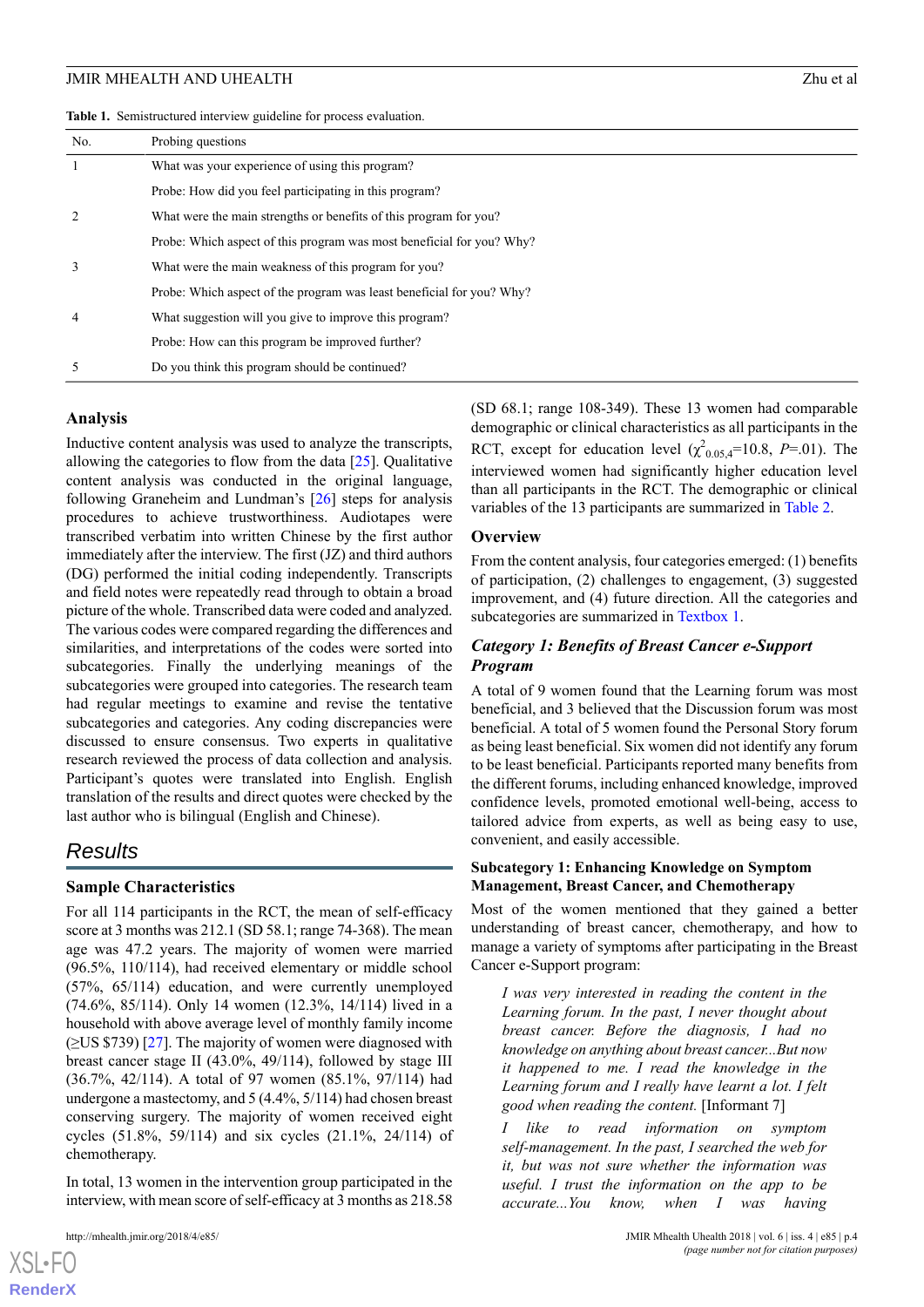*chemotherapy after surgery, I was a bit scared. I did not know what symptoms I would experience, how to self-manage symptoms, how to choose food, and how to prevent oedema. The Learning forum has everything...the related information. I learnt a lot. I obtained knowledge which I did not know before.* [Informant 5]

#### **Subcategory 2: Improved Confidence Level**

Two women said they felt more confident as they watched the encouraging videos in the "Personal Story forum," and 3 women mentioned that their confidence levels were increased when reading other participant's experiences shared in the "Discussion

forum." Others' stories served as the role models to build confidence for these women. When women saw someone succeed in a similar situation, they felt empowered and more positive:

*My favourite is "Personal Story forum". They are real stories. I like to watch others' stories. For example, Miss XX, who is 60 years old, wear a wig, put on make-up, and travel a lot after chemotherapy. I think attitude is very important. Miss XX is older than me and had more advanced breast cancer. When I saw she could survive the chemotherapy and had a good life, I felt more confident that I can do it.* [Informant 3]

<span id="page-4-0"></span>**Table 2.** Demographic or clinical data of participants in the process evaluation.

| Items                              | Value               |  |  |
|------------------------------------|---------------------|--|--|
| Age in years, mean (SD; range)     | 49.5 (9.5; 30-65)   |  |  |
| Married status, n (%)              |                     |  |  |
| Married                            | 13 (100)            |  |  |
| Education level, n (%)             |                     |  |  |
| University level or above          | 4(31)               |  |  |
| High school                        | 6(46)               |  |  |
| Middle school                      | 2(15)               |  |  |
| Primary school                     | 1(8)                |  |  |
| Current employment, n (%)          |                     |  |  |
| Employed                           | 3(23)               |  |  |
| Unemployed                         | 10(77)              |  |  |
| Monthly family income (USD), n (%) |                     |  |  |
| $\geq$ \$739 <sup>a</sup>          | 3(23)               |  |  |
| \$443-\$738                        | 5(39)               |  |  |
| \$149-\$442                        | 3(23)               |  |  |
| $\leq$ \$148                       | 2(15)               |  |  |
| Body mass index, mean (SD; range)  | 23.3 (2.3; 19.5-27) |  |  |
| Cancer stage, n (%)                |                     |  |  |
| Stage III                          | 6(46)               |  |  |
| Stage II                           | 4(30)               |  |  |
| Stage I                            | 3(23)               |  |  |
| Surgery, n (%)                     |                     |  |  |
| Mastectomy                         | 12(92)              |  |  |
| Breast conserving surgery          | 1(8)                |  |  |
| Cycles of chemotherapy, n (%)      |                     |  |  |
| Eight cycles                       | 6(46)               |  |  |
| Six cycles                         | 4(31)               |  |  |
| Four cycles                        | 3(23)               |  |  |

 $a_2$ US \$739 above average level of monthly family income in China [[27](#page-10-18)].

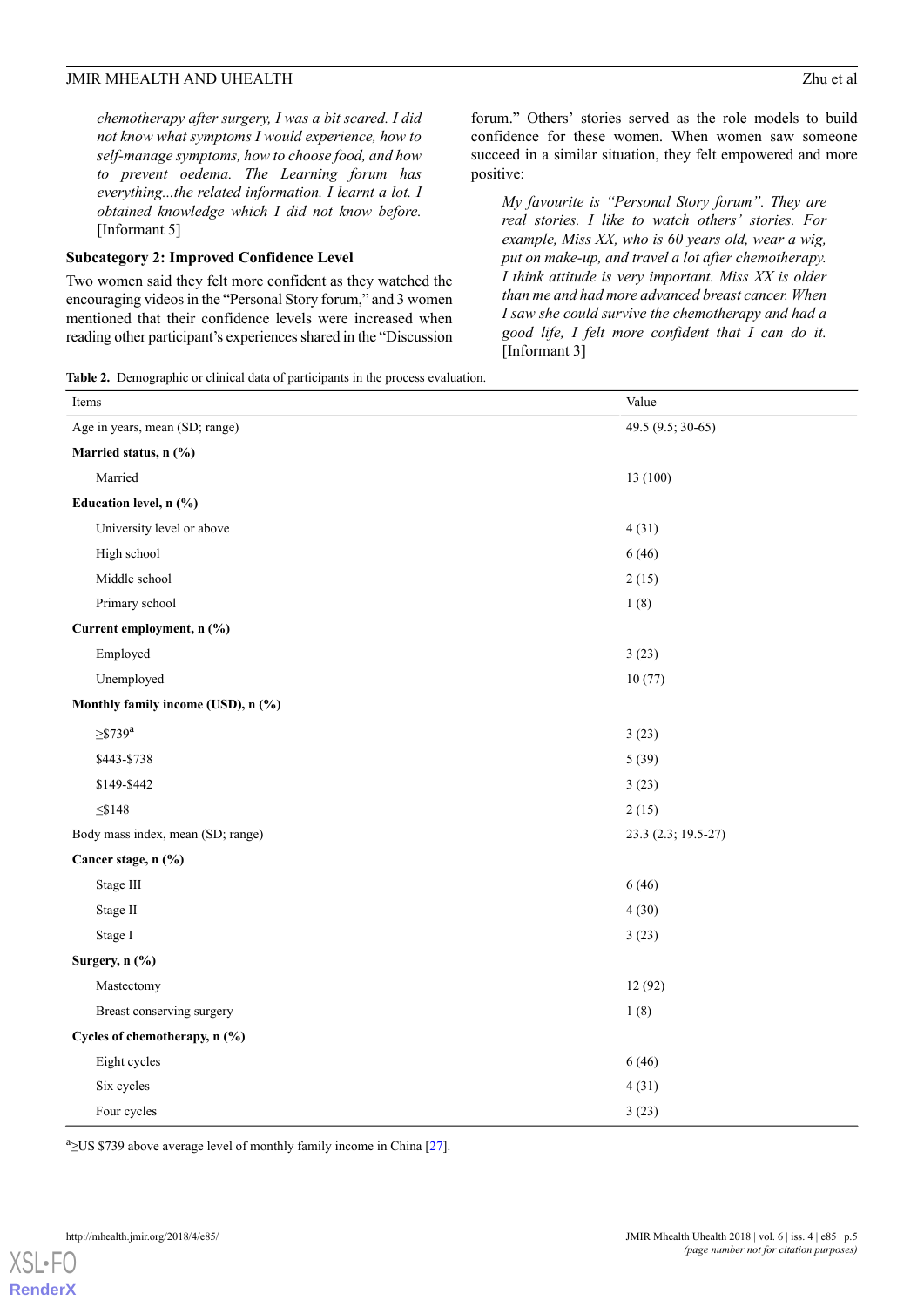<span id="page-5-0"></span>Textbox 1. Categories and subcategories from the process evaluation.

Benefits of Breast Cancer e-Support program

- Enhanced knowledge
- Improved confidence level
- Improved emotional well-being
- Received advices from experts
- Easy to use, easily accessible, and convenient

Challenges to engagement of Breast Cancer e-Support program

- Physical or psychological health status
- Stigma with breast cancer
- Instability of the app

Suggested improvement

- Design improvement
- Interesting, plain, and practical content
- The information being updated more often
- Quicker responses to women's questions

Future direction

- Breast Cancer e-Support program as routine care
- Breast Cancer e-Support program open to caregivers
- Breast Cancer e-Support program applied to other cancer patients

#### **Subcategory 3: Improved Emotional Well-Being**

Most women mentioned that they felt much better when they read the information in the Learning forum and interacted with peers and HCPs through the program. They were less distressed as their perception about breast cancer altered and their queries answered. They felt reassured knowing that they were not alone in the struggle with breast cancer, and they had peer and professional support available. This is revealed from the following statements by 2 women:

*I feel better to talk to someone who are in similar situation. Cancer is not a good thing. If I always think about breast cancer alone at home, it is so easy for me to feel bad. I didn't feel alone when I talked with peers through your program. They might have worse or better conditions than me, but they understand what I meant (Laugh...). This may be the source of comfort and help.* [Informant 13]

*Before I joined your program, I searched online and I was overwhelmed by the horrible information on breast cancer. I got more and more anxious during surfing the internet. But your program was different. There was credible information and expert advice. The more I used the app, the better I felt.* [Informant 2]

#### **Subcategory 4: Received Advice From Experts**

Some women appreciated the Ask-the-Expert forum as the advice was tailored to their own needs, which was "direct and

targeted help." They felt supported as they had experts to answer their queries and received timely responses. The advice from an expert acknowledged their symptoms, validated their concerns, interpreted the lab results, and gave some useful suggestions. One woman stated:

*When I faced with something I didn't know, I was so anxious. But my doctor was very busy and he had no time to communicate with me. After I jointed your program, I could ask questions through the app regarding my medical condition. I could upload the lab results through your program. Then I received corresponding advice from experts. I felt followed up. When I knew more about my medical condition, I felt more likely to gain control of my life.* [Informant 4]

#### **Subcategory 5: Easy to Use, Easily Accessible, and Convenient**

Ten women expressed that one of the biggest benefits of the Breast Cancer e-Support program was that it was easy to use and convenient. Tapping into the app enabled them access to the knowledge and easy communication with peers and HCPs. This was especially helpful for women who lived long distances from the hospital. One woman stated:

*I have no difficulty in using the app. I live far away from the hospital and I have no doctor close to me. When I had questions about my medical condition, I could not find the answer in the internet. Then I asked questions through the app. Aha, the professor or*

```
XSL•FO
RenderX
```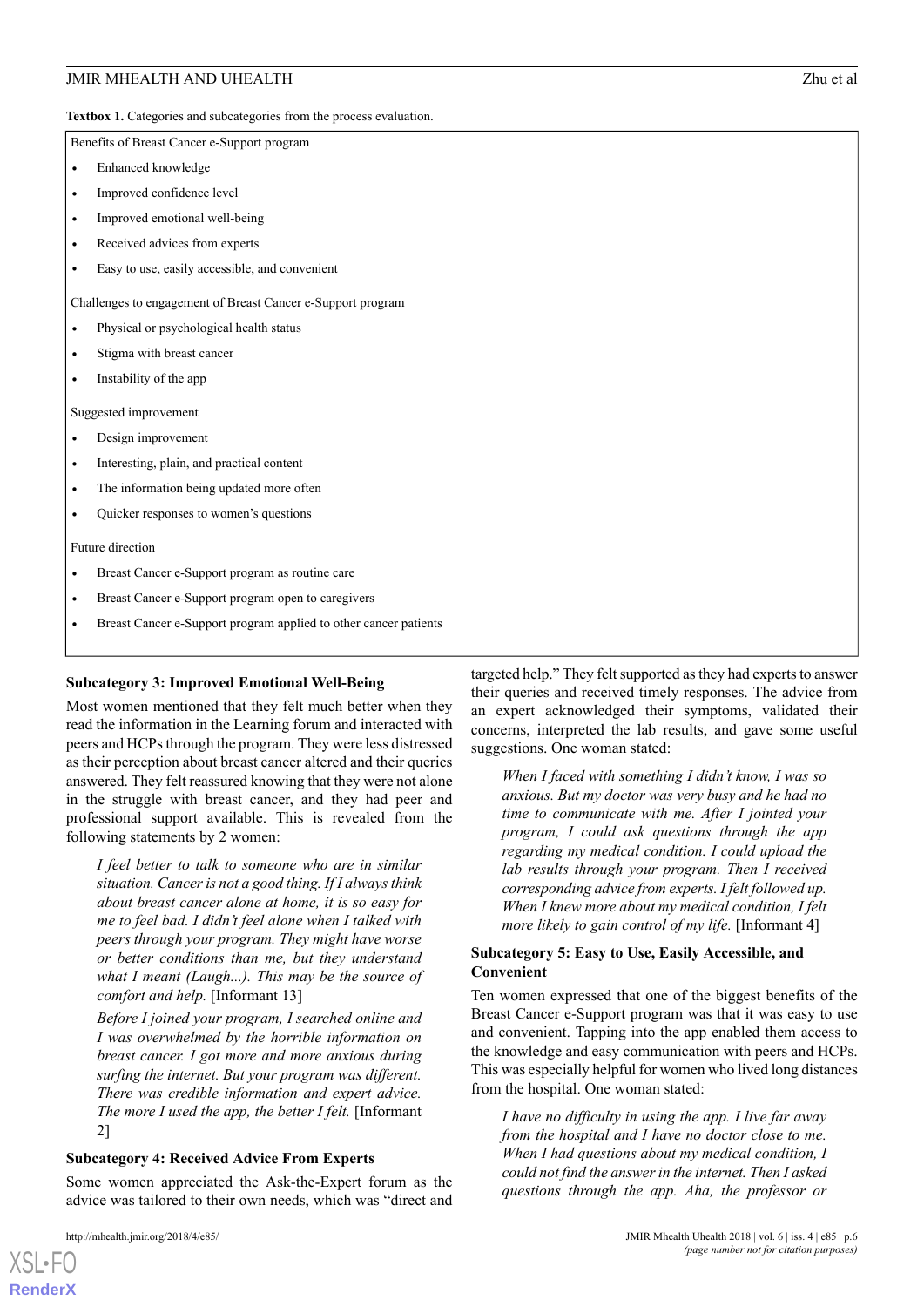*expert responded. Sometimes they gave me quick feedback. Sometimes, they answered my questions the next day. Yes, we can also make our judgement, but we are not sure at that time. The response from the expert provided me the direction. I believe this is the strength of the app.* [Informant 8]

## *Category 2: Challenges to Engagement of Breast Cancer e-Support Program*

Participating women highlighted several challenges to engagement in the Breast Cancer e-Support program. Challenges were associated with physical or psychological health status, stigma with breast cancer, and instability of the app.

#### **Subcategory 1: Physical or Psychological Health Status**

Some women mentioned that the severe physical symptoms such as nausea and fatigue hindered their engagement of the program. Psychosocial symptoms related to fear of recurrence and death added to their distress, further hampering women's engagement of Breast Cancer e-Support program. This is echoed by the following statements:

*During the three days hospitalization for chemotherapy, I felt like dying and I couldn't even think about opening the app. When I came back home and I recovered a little bit, still my health was quite fragile. I couldn't spend long time reading the app or have enough energy to read in depth.* [Informant 1]

*During chemotherapy, I guess, all people felt very down. We had lots of negative thoughts (Pause for a while). For me, I would reduce the usage of the app. When I recovered a little bit, I might resume using the program.* [Informant 2]

#### **Subcategory 2: Stigma With Breast Cancer**

Some women experienced stigma with breast cancer. They perceived themselves as having a "disability" and felt that they would be rejected by family and friends if they made their condition known. Women felt ashamed to have breast cancer, and using this program reminded them of their illness. Women who felt this way reduced the usage of the Breast Cancer e-Support program because they did not want to be reminded that they had breast cancer or they were different:

*If I told my friends that I had breast cancer, they would reject me. I had such experience...They perceived me as a different person. How can I have the courage to tell people about my disease? I do not want to touch the topic of "breast cancer". I've tried to put it behind me...Using this program, reading and chatting, it constantly reminds me of my illness. I need to be done with it.* [Informant 7]

#### **Subcategory 3: Instability of the App**

One woman complained that the app was not stable. She gave up using the program when experiencing difficulties in logging in. She stated:

*The app sometimes was unstable. It didn't work when I tried to open it. I contacted with someone in the*

[XSL](http://www.w3.org/Style/XSL)•FO **[RenderX](http://www.renderx.com/)**

*hospital and reinstalled the app. Then I could log in. However, after a periods of time, I couldn't open the app again. Finally I gave up using your program. I haven't log in for the recent month.* [Informant 5]

#### *Category 3: Suggested Improvement*

Many women gave suggestions on how to improve this program, including design improvement; interesting, plain, and practical content; updating the information more often; and quickening response to women's questions.

#### **Subcategory 1: Design Improvement**

Some women suggested a design or technical improvement such as adding the message reminder and search engine to facilitate instant communication in the Discussion forum and help women to locate the information they needed in the Learning forum. Two women were of the following opinion:

*The app may be improved by adding the message reminder, like that in chat tools such as QQ or Webchat. Once someone writes a message, the app will have message reminder to notify others. Then others will read and join the discussion..., like conversation with each other. If you write a message and nobody responds, then you lose the interest to continue writing. Sometimes we just need to talk to others. But if we always need wait for a while, we may lost interest.* [Informant 2]

*There are too many content in the Learning forum. I was overwhelmed by the information each time I opened it. I do not have patience to read all of them...But the screen of the mobile phone is so small and it takes long time to find the knowledge you want. The program can be improved by adding search engine in the Learning forum. If I search for "nausea", then all the knowledge related to nausea will come out. Search engine will help save my time.* [Informant 3]

### **Subcategory 2: Short, Interesting, Plain, and Practical Content**

Some women mentioned that the information in the Leaning forum should be short, interesting, and practical. Also plain language should be used to convey the knowledge. Adding more content on food choice was requested by 6 women. Five women said they didn't tap into the "Personal Story forum" very often and hadn't benefitted from the video much. Videos being too long was identified as the main reason, and the majority of women suggested that the video should be short and focused:

*Please add more information on the food choice. We need to eat every day, however, there is conflicting advice on food choices on the internet, such as whether we should eat honey, chicken, leek, etc. We are in a dilemmaon what we should eat. The apps can provide detailed information on food choice, the time of food intake, the cooking methods, etc...Such practical information would be very helpful.* [Informant 11]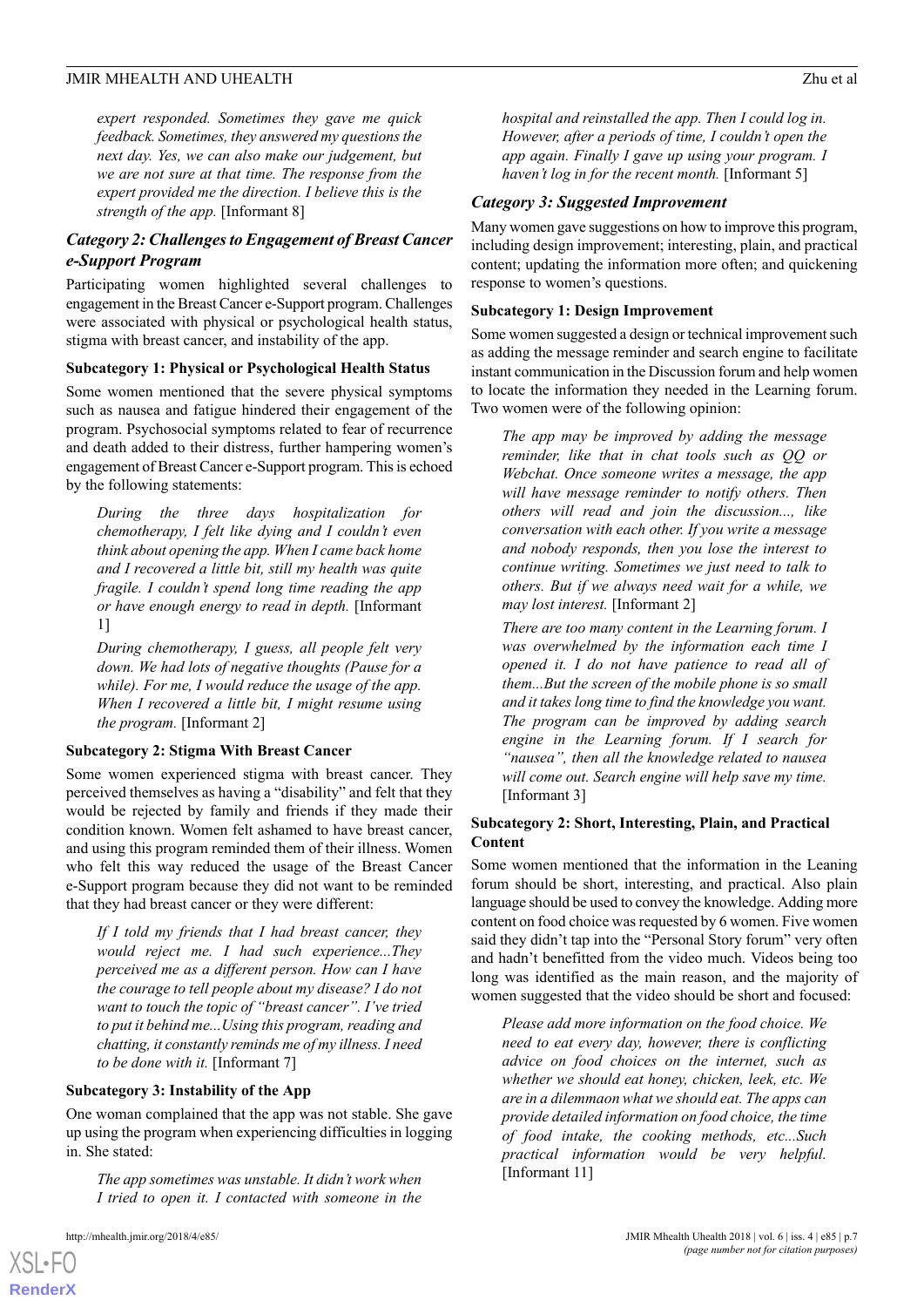*The videos are always long. I opened the first video and it showed that the video would took 25 minutes. I thought I would watch it when I had enough time. Then I never found time to open it again. I forgot it (Laugh...). Actually, when I was quite physically fragile, I prefer to short and fast information...sometimes, fragmental information. I like to use the Ask-the-Expert forum and Learning forum to search for answers to my own questions. It was quick. I couldn't settle myself down to watch the whole video. The video should be short and focused. Three to five minutes would be enough for one story.*

#### **Subcategory 3: Update the Information More Often**

Some women mentioned that the information should be updated more often because they required different information and faced new problems as their chemotherapy progressed. One woman stated:

*We have so many people in the discussion forum. En...During chemotherapy, always there are new problems occurred for different people. Reading the same materials seems inadequate. We hope there are more updated information. For me, I have no illness experience before and I have no medical knowledge. Every day I like to open the Learning forum for reading. It will be great if you could update more often your information such as food choice, or medical follow-up.* [Informant 7]

#### **Subcategory 4: Quicken the Responses to Women's Questions**

Some women said they preferred receiving an answer immediately from the HCPs, but there were often delays in responses to their questions:

*I like the Ask-the-Expert forum. But, if we have some questions in my mind, we are quite anxious. I want a response right away. But, it seems...maybe the doctor were at rest, or at work. It always took some time for the doctors to answer our questions.* [Informant 11]

#### *Category 4: Future Direction*

Most women were satisfied with this program and advocated it as routine care. Some women also suggested opening this program to caregivers. One woman recommended applying this program to other cancer groups.

#### **Subcategory 1: Breast Cancer e-Support as Routine Care**

Most of the women said that as this program was very beneficial for them, this program should be available to more women with breast cancer as routine care:

*It is great if all women with breast cancer could receive this program, which might help them go through the chemotherapy. Thank you very much...From my own experience in this program, I knew more about breast cancer and chemotherapy, and I felt more confident to copy with the disease. The programs must be helpful for them you know.* [Informant 1]

## **Subcategory 2: Breast Cancer e-Support Open to Other Family Members**

Some women suggested that the Breast Cancer e-Support program should be open to other family members, especially for women who are illiterate and who are very old:

*Many women with breast cancer come from the countryside. They are illiterate, or they cannot read and speak Mandarin. However, they also suffered a lot from the chemotherapy. If you can open the program to other family members who can read and convey the knowledge to the women, they would also benefit from your program.* [Informant 2]

*Some people, like me, 40 or 50 years old. Well, this group believe the apps is a little bit troublesome. They feel challenged to use the new technology. This is a problem. Although they are not willing to participate, they often consulted me on some questions and they were quite interested in the knowledge. If this program can be available for their family members, such as their son or daughter, it would be helpful.* [Informant 11]

## **Subcategory 3: Breast Cancer e-Support Applied to Other Cancer Patients**

One woman, who actively participated in the Discussion forum and Ask-the Expert forum, mentioned that this program should be applied to all cancer patients because of common issues such as health, food choice, and exercise. She stated:

*If the app can be used by all types of cancer patients, not only breast cancer, which will be good. We have lots of common topics to discuss, such as maintaining health, choosing appropriate food, exercising on a regular basis. That will be a great platform to promote health for cancer patients. From my point of view, it is quite helpful to expand the scope of the application. Haha...* [Informant 6]

## *Discussion*

## **Principal Findings**

In this study, we evaluated participants' perception of an app-based program that they had access to during four cycles of chemotherapy. This process evaluation supported the quantitative results of the RCT that the Breast Cancer e-Support program was useful and feasible [[19\]](#page-10-10). This study helped in understanding what challenges exist with the engagement of the Breast Cancer e-Support program. Despite the challenges, the participants provided constructive suggestions for improvement related to the design, content, and operation of this program. The participants recommended the Breast Cancer e-Support program be incorporated as routine care to support women during chemotherapy.

Women in this study reported that the Breast Cancer e-Support program was helpful in enhancing knowledge, improving confidence level, and promoting emotional well-being. They valued the tailored advice from experts. These findings could be explained by the theoretical framework of this program:

[XSL](http://www.w3.org/Style/XSL)•FO **[RenderX](http://www.renderx.com/)**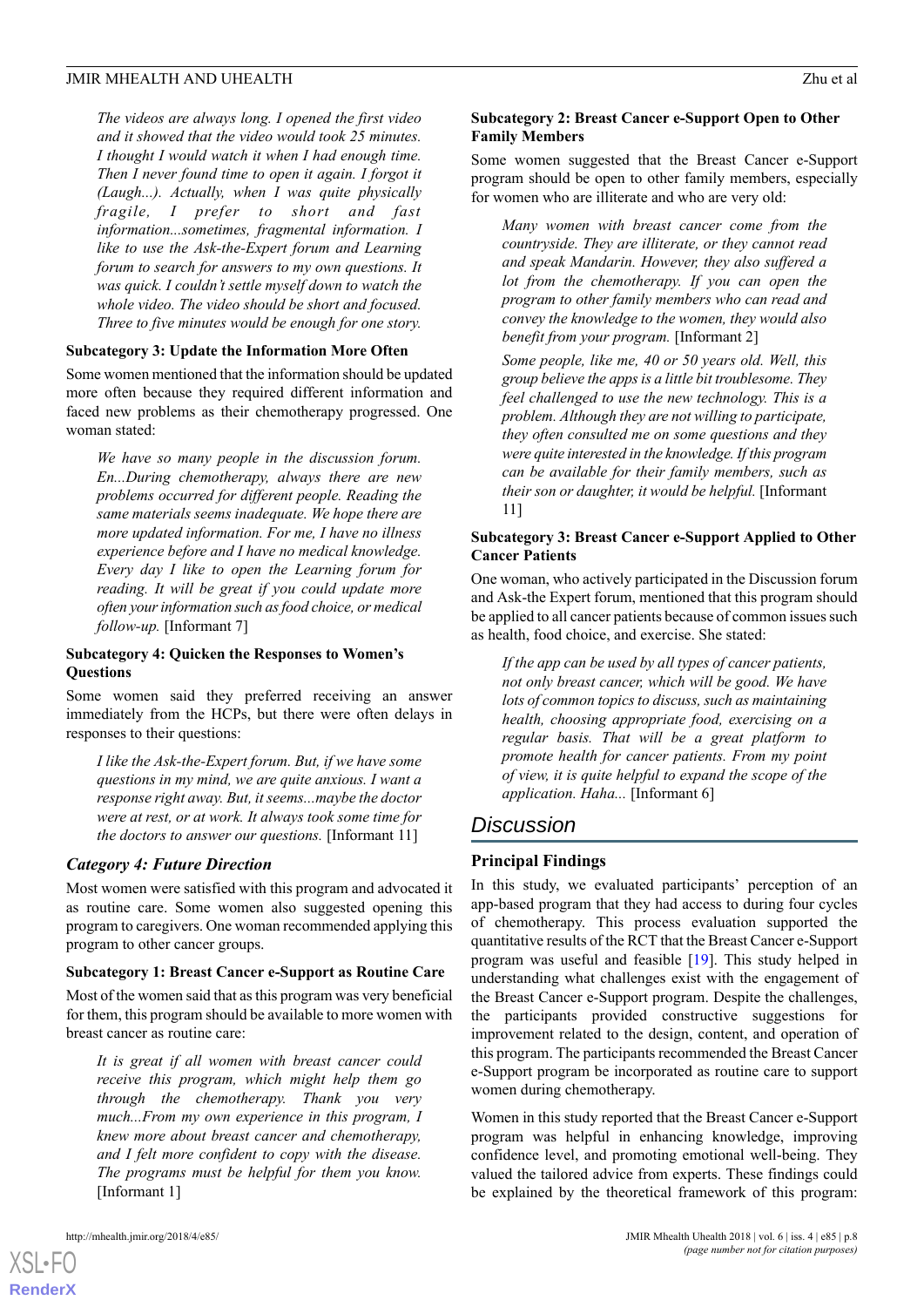Bandura's self-efficacy theory [\[17](#page-10-8)] and the social exchange theory [[18\]](#page-10-9). Self-efficacy, an individual's perceived ability to perform a particular task in a given situation, is an important concept that influences women' ability to manage their disease and chemotherapy [[17\]](#page-10-8). Four factors such as direct mastery experiences, vicarious experiences, verbal persuasion, and perception of their physiological state from Bandura's self-efficacy theory [\[17](#page-10-8)] were addressed in the Breast Cancer e-Support program by offering knowledge and skills, providing hopeful stories, and encouragement from peers and HCPs. In addition, supported by social exchange theory, the Breast Cancer e-Support program provided a channel to connect women with structural support and a variety of functional support, which are identified as the essential components of social support [[18\]](#page-10-9).

Many women stated that the Breast Cancer e-Support program was easy to use and convenient. Compared with traditional face-to-face interventions, connecting with the Breast Cancer e-Support program meant that women were able to access information and social support at anytime and anywhere [[28\]](#page-10-19). Taking advantage of the app's technical capabilities, this program provided women the opportunity to learn tailored information, watch encouraging stories, and chat with peers and HCPs [[16\]](#page-10-7). Even though the majority of women enjoyed the convenience and multifunctional ability of the Breast Cancer e-Support program, one woman identified the app instability as a challenge to the engagement of this program. It is hard to determine whether the app instability was because of the internet connection or the app itself. But still, there is a need to improve the app reliability and to offer sufficient technical support service to participants [[29\]](#page-10-20).

This study revealed that some participants felt too sick or in a low mood to use the Breast Cancer e-Support program during chemotherapy. Consistent with our study, the association between poor health status and infrequent computer use was reported [[29](#page-10-20)[,30](#page-10-21)]. Furthermore, Chinese women might fail to disclose their negative emotions when confronting a life-threatening disease [[31\]](#page-10-22), which may have prevented participants in this study from sharing their feelings in the Breast Cancer e-Support program. In traditional Chinese culture, family members are obliged to take care of the patients [[32\]](#page-10-23). Family-centered approach should therefore be adopted in the future app-based studies, so that a family member can also use the app in need when women are experiencing severe physical and psychosocial symptoms.

In our study, stigma related to breast cancer was reported to prevent the utilization of this program. Culturally, Chinese women are not willing to talk openly about breast cancer because of the perceived social rejection and low self-esteem associated with being ill and the disfigurement of breast surgery [[31\]](#page-10-22). Women's concerns on stigma may also hinder their emotional expression and support seeking behaviors in this program, thus reducing their engagement. Culturally sensitive education and peer support were reported to help reduce stigma and increased a sense of belonging for Chinese women with breast cancer [[33\]](#page-11-0). Integration of culturally tailored support regarding stigma into the Breast Cancer e-Support program may alter women's perception on stigma, thus improving their engagement.

[XSL](http://www.w3.org/Style/XSL)•FO **[RenderX](http://www.renderx.com/)** During process evaluation, women also gave constructive suggestions for improvement in design, content, and operation of the Breast Cancer e-Support program. Design improvement involved adding message reminders to prompt instant communication with peers and shorten the response time from the experts, as well as adding a search engine function to help quickly locate information. Content improvement included supplementing more interesting and practical knowledge (eg, more pictures, cartoons, and food choices), plain language used, and short and concise videos to convey information. Our study indicates the demand for health service that optimizes on instant communication and improves efficiency on information delivery [[34\]](#page-11-1). Operational improvement referred to knowledge being updated more often and questions being responded to more quickly. HCPs' involvement, such as knowledge updating and timely feedback, is crucial to reinforce women's app engagement [[34\]](#page-11-1). In recent years, user-centered design has gained recognition in app development [\[35](#page-11-2)], and user-friendliness has been incorporated in the app assessment [[36,](#page-11-3)[37\]](#page-11-4). Thus, these valuable comments from users' experiences identified in our study should be addressed in future app designs and operation to encourage app engagement.

In our study, half of the interviewed women emphasized the importance of diet guidelines during chemotherapy. They believed that food choice was very practical, and this program should add more diet details. Diet is imbued with Chinese culture [\[38](#page-11-5)], and the need for more specific diet information was considered important. Traditional Chinese medicine is evident regarding diet and food properties among Chinese women with breast cancer undergoing chemotherapy [[39\]](#page-11-6). Specific food recommendations that are culturally sensitive should be addressed for future app-based programs targeting different sociocultural groups.

Many participants recommended the incorporation of this program as routine care during chemotherapy. Some suggested the Breast Cancer e-Support program should be generalized to other family members or other cancer patients. These recommendations indicated that women regarded this program useful and beneficial to other patients. With the increasing growth of mobile phone users  $[12]$  $[12]$ , it is possible for all patients and their family caregivers to have such an app service available. Moreover, benefiting from the rapid advances in mobile technologies [[7\]](#page-9-6), future app-based intervention may convey information via multimedia for illiterate and old patients.

#### **Strengths and Limitations**

This study has limitations. This study was limited to those who were able to access the internet via a mobile phone and who were willing to be interviewed. This inclusion criteria may have narrowed the participant cohort to those who were technologically comfortable with mobile phone use and who had a high level of motivation to share their experiences. Moreover, there might be bias of the findings as the interviewed women were better educated than all participants in the RCT. Our results may not be representative of the views of all women with breast cancer in general. Two women in the intervention group who never accessed the program were not interviewed (one lost contact, one refused). Therefore, we were unable to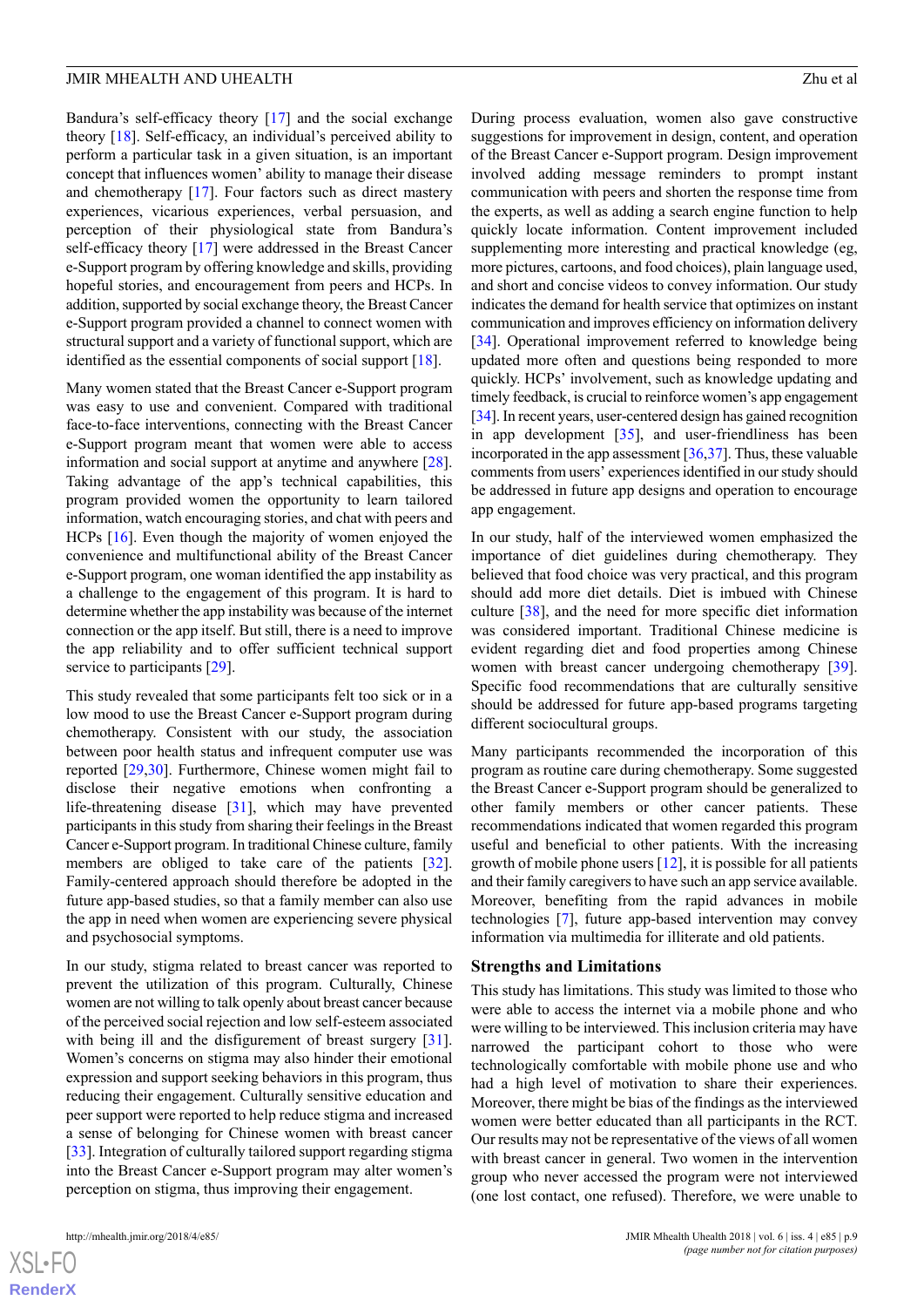explore further the reasons for nonuse of the app-based program. The strength of the study is that this process evaluation gathered rich qualitative data of participants' views on the benefits, challenges, improvement suggestions, and recommendation for an innovative intervention.

#### **Conclusions**

The study provides evidence on the benefits of the Breast Cancer e-Support program and contributes to an increased understanding of some challenges of why women could not engage in this program as much as expected. This study also discussed some improvement suggestions and future direction of the app-based program from participants' view. Such knowledge is crucial, and future app-based interventions could address participants'

improvement suggestions on design and operation, apply family-centered approaches, and provide more support on stigma associated with the condition to encourage the app engagement and provide better support.

Our study also has global significance because apps are being increasingly recognized as supplementary interventions when the feasibility of traditional face-to-face interventions are challenged. This app has the potential to be used by Chinese women in Australia and also be translated to other languages to help the culturally and linguistically diverse groups to promote their health outcomes. The knowledge generated from the study can be used to develop guidelines for future health care app development.

## **Acknowledgments**

The authors acknowledge National Natural Science Foundation of China (71503219) to fund this study and Hunter Cancer Research Alliance Implementation Science Flagship Program as part of the 2018 HDR Student Award initiative to support this study. The two funding bodies had no role in the design of the study, content of the Web, data collection, analysis and interpretation of the data, and in writing the manuscript.

## **Authors' Contributions**

JZ contributed to the conception and design of the study, acquisition of data, analysis of data, funding acquisition, writing original draft and revision, and final approval of the submitted version. LE contributed to the conception and design of the study, writing, review and editing for important intellectual content, and final approval of the submitted version. DG contributed to the acquisition of data, analysis of data, writing and review and editing for important intellectual content, as well as final approval of the submitted version. SY and QH contributed to the acquisition of data, writing, review and editing for important intellectual content, as well as final approval of the submitted version. SWCC contributed to the conception and design of the study, project administration, writing, review and editing for important intellectual content, as well as final approval of the submitted version.

## <span id="page-9-0"></span>**Conflicts of Interest**

None declared.

## <span id="page-9-1"></span>**References**

- <span id="page-9-2"></span>1. Ferlay J, Soerjomataram I, Dikshit R, Eser S, Mathers C, Rebelo M, et al. Cancer incidence and mortality worldwide: sources, methods and major patterns in GLOBOCAN 2012. Int J Cancer 2015 Mar 1;136(5):E359-E386. [doi: [10.1002/ijc.29210](http://dx.doi.org/10.1002/ijc.29210)] [Medline: [25220842\]](http://www.ncbi.nlm.nih.gov/entrez/query.fcgi?cmd=Retrieve&db=PubMed&list_uids=25220842&dopt=Abstract)
- <span id="page-9-3"></span>2. Fan L, Strasser-Weippl K, Li JJ, St Louis J, Finkelstein DM, Yu KD, et al. Breast cancer in China. Lancet Oncol 2014 Jun;15(7):e279-e289. [doi: [10.1016/S1470-2045\(13\)70567-9](http://dx.doi.org/10.1016/S1470-2045(13)70567-9)] [Medline: [24872111](http://www.ncbi.nlm.nih.gov/entrez/query.fcgi?cmd=Retrieve&db=PubMed&list_uids=24872111&dopt=Abstract)]
- <span id="page-9-4"></span>3. Li Q, Xie P. Outpatient workload in China. Lancet 2013 Jun 08;381(9882):1983-1984. [doi: [10.1016/S0140-6736\(13\)61198-8\]](http://dx.doi.org/10.1016/S0140-6736(13)61198-8) [Medline: [23746895](http://www.ncbi.nlm.nih.gov/entrez/query.fcgi?cmd=Retrieve&db=PubMed&list_uids=23746895&dopt=Abstract)]
- <span id="page-9-5"></span>4. Goss PE, Strasser-Weippl K, Lee-Bychkovsky BL, Fan L, Li J, Chavarri-Guerra Y, et al. Challenges to effective cancer control in China, India, and Russia. Lancet Oncol 2014 Apr;15(5):489-538. [doi: [10.1016/S1470-2045\(14\)70029-4](http://dx.doi.org/10.1016/S1470-2045(14)70029-4)] [Medline: [24731404](http://www.ncbi.nlm.nih.gov/entrez/query.fcgi?cmd=Retrieve&db=PubMed&list_uids=24731404&dopt=Abstract)]
- <span id="page-9-6"></span>5. Linos E, Spanos D, Rosner BA, Linos K, Hesketh T, Qu JD, et al. Effects of reproductive and demographic changes on breast cancer incidence in China: a modeling analysis. J Natl Cancer Inst 2008 Oct 01;100(19):1352-1360 [[FREE Full text](http://europepmc.org/abstract/MED/18812552)] [doi: [10.1093/jnci/djn305\]](http://dx.doi.org/10.1093/jnci/djn305) [Medline: [18812552](http://www.ncbi.nlm.nih.gov/entrez/query.fcgi?cmd=Retrieve&db=PubMed&list_uids=18812552&dopt=Abstract)]
- <span id="page-9-7"></span>6. China's Minstry of Health. 2015 Sep 09. Programme of cancer prevention and control in China URL: [http://www.moh.gov.cn/](http://www.moh.gov.cn/jkj/s5878/201509/656437bc5c7e4cd0afb581de85be998a.shtml) [jkj/s5878/201509/656437bc5c7e4cd0afb581de85be998a.shtml](http://www.moh.gov.cn/jkj/s5878/201509/656437bc5c7e4cd0afb581de85be998a.shtml) [accessed 2017-11-07] [\[WebCite Cache ID 6v1m9dAnz\]](http://www.webcitation.org/6v1m9dAnz)
- 7. Bender JL, Yue RY, To MJ, Deacken L, Jadad AR. A lot of action, but not in the right direction: systematic review and content analysis of smartphone applications for the prevention, detection, and management of cancer. J Med Internet Res 2013;15(12):e287 [[FREE Full text](http://www.jmir.org/2013/12/e287/)] [doi: [10.2196/jmir.2661\]](http://dx.doi.org/10.2196/jmir.2661) [Medline: [24366061](http://www.ncbi.nlm.nih.gov/entrez/query.fcgi?cmd=Retrieve&db=PubMed&list_uids=24366061&dopt=Abstract)]
- 8. Savard J, Ivers H, Savard M, Morin CM. Cancer treatments and their side effects are associated with aggravation of insomnia: results of a longitudinal study. Cancer 2015 May 15;121(10):1703-1711 [[FREE Full text](http://dx.doi.org/10.1002/cncr.29244)] [doi: [10.1002/cncr.29244\]](http://dx.doi.org/10.1002/cncr.29244) [Medline: [25677509](http://www.ncbi.nlm.nih.gov/entrez/query.fcgi?cmd=Retrieve&db=PubMed&list_uids=25677509&dopt=Abstract)]

 $XS$ -FO **[RenderX](http://www.renderx.com/)**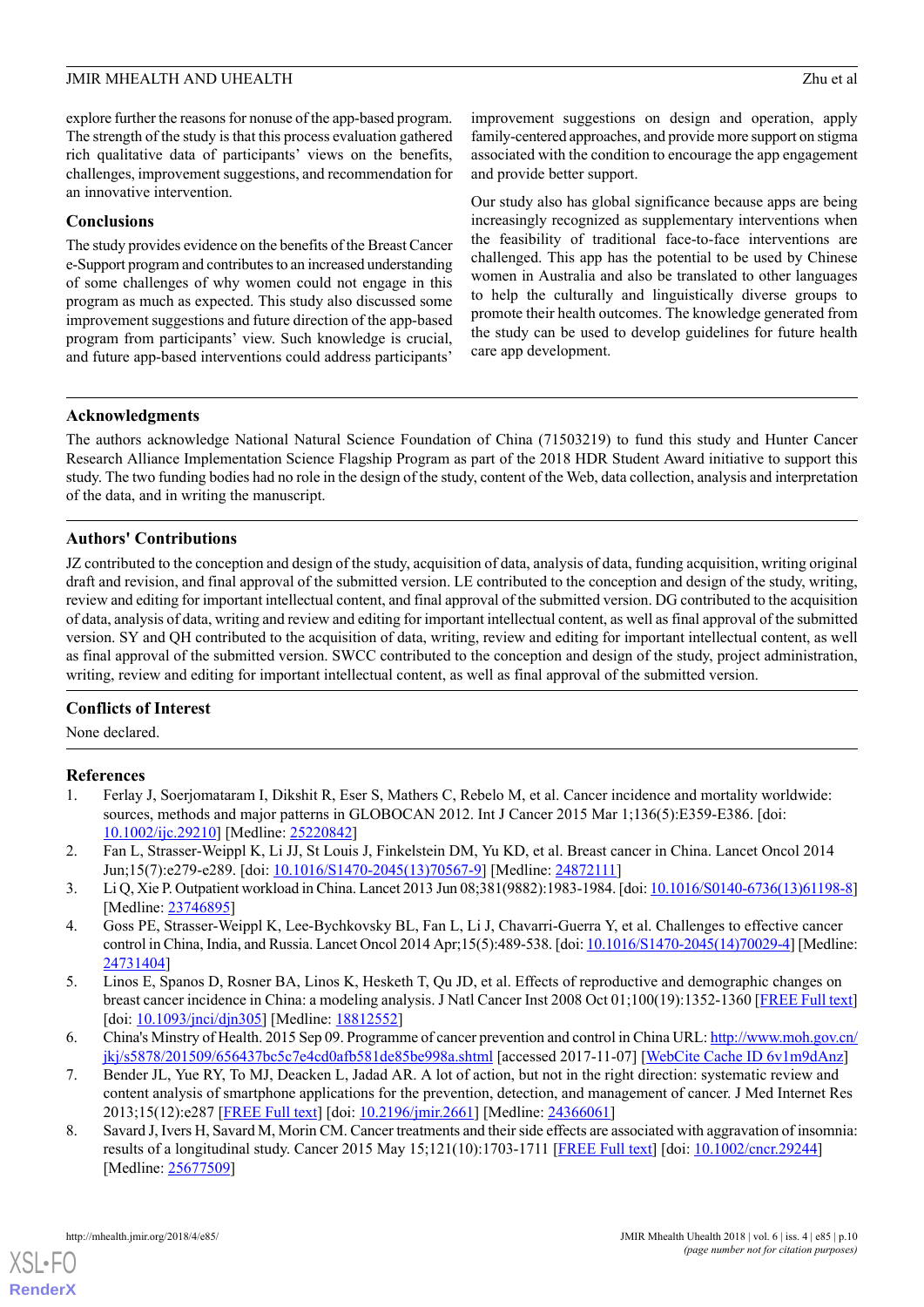- <span id="page-10-0"></span>9. Dodd MJ, Cho MH, Cooper BA, Miaskowski C. The effect of symptom clusters on functional status and quality of life in women with breast cancer. Eur J Oncol Nurs 2010 Apr;14(2):101-110 [[FREE Full text](http://europepmc.org/abstract/MED/19897417)] [doi: [10.1016/j.ejon.2009.09.005](http://dx.doi.org/10.1016/j.ejon.2009.09.005)] [Medline: [19897417](http://www.ncbi.nlm.nih.gov/entrez/query.fcgi?cmd=Retrieve&db=PubMed&list_uids=19897417&dopt=Abstract)]
- <span id="page-10-2"></span><span id="page-10-1"></span>10. Bandura A. Health promotion by social cognitive means. Health Educ Behav 2004 Apr;31(2):143-164. [doi: [10.1177/1090198104263660](http://dx.doi.org/10.1177/1090198104263660)] [Medline: [15090118\]](http://www.ncbi.nlm.nih.gov/entrez/query.fcgi?cmd=Retrieve&db=PubMed&list_uids=15090118&dopt=Abstract)
- 11. Weaver A, Young AM, Rowntree J, Townsend N, Pearson S, Smith J, et al. Application of mobile phone technology for managing chemotherapy-associated side-effects. Ann Oncol 2007 Nov;18(11):1887-1892 [\[FREE Full text\]](http://annonc.oxfordjournals.org/cgi/pmidlookup?view=long&pmid=17921245) [doi: [10.1093/annonc/mdm354\]](http://dx.doi.org/10.1093/annonc/mdm354) [Medline: [17921245\]](http://www.ncbi.nlm.nih.gov/entrez/query.fcgi?cmd=Retrieve&db=PubMed&list_uids=17921245&dopt=Abstract)
- <span id="page-10-4"></span><span id="page-10-3"></span>12. Statista, Inc. Statista. 2017 Nov 17. Number of mobile cell phone subscriptions in China from March 2016 to March 2017 (in millions) URL:<https://www.statista.com/statistics/278204/china-mobile-users-by-month/> [accessed 2017-11-17] [\[WebCite](http://www.webcitation.org/6v1mRU81Z) [Cache ID 6v1mRU81Z\]](http://www.webcitation.org/6v1mRU81Z)
- <span id="page-10-5"></span>13. Statista, Inc. Statista. 2017 Nov 17. Number of mobile phone internet users in China from 2015 to 2022 (in millions) URL: <https://www.statista.com/statistics/558731/number-of-mobile-internet-user-in-china/> [accessed 2017-11-17] [\[WebCite](http://www.webcitation.org/6v1mhwk9b) [Cache ID 6v1mhwk9b](http://www.webcitation.org/6v1mhwk9b)]
- <span id="page-10-6"></span>14. Zhu J, Ebert L, Wai-Chi Chan S. Integrative review on the effectiveness of internet-based interactive programs for women with breast cancer undergoing treatment. Oncol Nurs Forum 2017 Mar 01;44(2):E42-E54. [doi: [10.1188/17.ONF.E42-E54](http://dx.doi.org/10.1188/17.ONF.E42-E54)] [Medline: [28222074](http://www.ncbi.nlm.nih.gov/entrez/query.fcgi?cmd=Retrieve&db=PubMed&list_uids=28222074&dopt=Abstract)]
- <span id="page-10-7"></span>15. Zhu J, Ebert L, Xue Z, Shen Q, Chan SW. Development of a mobile application of Breast Cancer e-Support program for women with breast cancer undergoing chemotherapy. Technol Health Care 2017;25(2):377-382. [doi: [10.3233/THC-161292\]](http://dx.doi.org/10.3233/THC-161292) [Medline: [28085020](http://www.ncbi.nlm.nih.gov/entrez/query.fcgi?cmd=Retrieve&db=PubMed&list_uids=28085020&dopt=Abstract)]
- <span id="page-10-9"></span><span id="page-10-8"></span>16. Zhu J, Ebert L, Liu X, Chan SW. A mobile application of breast cancer e-support program versus routine Care in the treatment of Chinese women with breast cancer undergoing chemotherapy: study protocol for a randomized controlled trial. BMC Cancer 2017 Apr 26;17(1):291 [[FREE Full text](https://bmccancer.biomedcentral.com/articles/10.1186/s12885-017-3276-7)] [doi: [10.1186/s12885-017-3276-7](http://dx.doi.org/10.1186/s12885-017-3276-7)] [Medline: [28446141\]](http://www.ncbi.nlm.nih.gov/entrez/query.fcgi?cmd=Retrieve&db=PubMed&list_uids=28446141&dopt=Abstract)
- <span id="page-10-10"></span>17. Bandura A. Self-Efficacy : The Exercise of Control. New York: W.H. Freeman; 1997.
- 18. House JS. Work, Stress & Social Support. NY: Addison-Wesley, Reading, MA; 1981.
- <span id="page-10-12"></span><span id="page-10-11"></span>19. Zhu J, Ebert L, Liu X, Di W, Chan SW. A mobile breast cancer e-support program for Chinese women with breast cancer undergoing chemotherapy (Part 2): results of a multicenter randomized controlled trial. JMIR mHealth and uHealth 2018 (forthcoming). [doi: [10.2196/jmir.9438\]](http://dx.doi.org/10.2196/jmir.9438)
- 20. Moore GF, Audrey S, Barker M, Bond L, Bonell C, Hardeman W, et al. Process evaluation of complex interventions: Medical Research Council guidance. Br Med J 2015;350:h1258 [\[FREE Full text\]](http://europepmc.org/abstract/MED/25791983) [Medline: [25791983](http://www.ncbi.nlm.nih.gov/entrez/query.fcgi?cmd=Retrieve&db=PubMed&list_uids=25791983&dopt=Abstract)]
- <span id="page-10-14"></span><span id="page-10-13"></span>21. Partridge SR, Allman-Farinelli M, McGeechan K, Balestracci K, Wong AT, Hebden L, et al. Process evaluation of TXT2BFiT: a multi-component mHealth randomised controlled trial to prevent weight gain in young adults. Int J Behav Nutr Phys Act 2016;13(1):7 [[FREE Full text](http://ijbnpa.biomedcentral.com/articles/10.1186/s12966-016-0329-2)] [doi: [10.1186/s12966-016-0329-2](http://dx.doi.org/10.1186/s12966-016-0329-2)] [Medline: [26785637\]](http://www.ncbi.nlm.nih.gov/entrez/query.fcgi?cmd=Retrieve&db=PubMed&list_uids=26785637&dopt=Abstract)
- <span id="page-10-15"></span>22. Zhu J, Ebert L, Chan W. Breast Cancer e-Support. 2015. Breast Cancer e-Support URL: <http://breastesupport.xmu.edu.cn/> [accessed 2017-11-16] [[WebCite Cache ID 6v1mpYJMo](http://www.webcitation.org/6v1mpYJMo)]
- <span id="page-10-16"></span>23. Telch CF, Telch MJ. Group coping skills instruction and supportive group therapy for cancer patients: a comparison of strategies. J Consult Clin Psychol 1986 Dec;54(6):802-808. [Medline: [3794024](http://www.ncbi.nlm.nih.gov/entrez/query.fcgi?cmd=Retrieve&db=PubMed&list_uids=3794024&dopt=Abstract)]
- <span id="page-10-17"></span>24. Trotter RT. Qualitative research sample design and sample size: resolving and unresolved issues and inferential imperatives. Prev Med 2012 Nov;55(5):398-400. [doi: [10.1016/j.ypmed.2012.07.003](http://dx.doi.org/10.1016/j.ypmed.2012.07.003)] [Medline: [22800684\]](http://www.ncbi.nlm.nih.gov/entrez/query.fcgi?cmd=Retrieve&db=PubMed&list_uids=22800684&dopt=Abstract)
- <span id="page-10-19"></span><span id="page-10-18"></span>25. Elo S, Kyngäs H. The qualitative content analysis process. J Adv Nurs 2008 Apr;62(1):107-115. [doi: [10.1111/j.1365-2648.2007.04569.x\]](http://dx.doi.org/10.1111/j.1365-2648.2007.04569.x) [Medline: [18352969](http://www.ncbi.nlm.nih.gov/entrez/query.fcgi?cmd=Retrieve&db=PubMed&list_uids=18352969&dopt=Abstract)]
- 26. Graneheim UH, Lundman B. Qualitative content analysis in nursing research: concepts, procedures and measures to achieve trustworthiness. Nurse Educ Today 2004 Feb;24(2):105-112. [doi: [10.1016/j.nedt.2003.10.001\]](http://dx.doi.org/10.1016/j.nedt.2003.10.001) [Medline: [14769454](http://www.ncbi.nlm.nih.gov/entrez/query.fcgi?cmd=Retrieve&db=PubMed&list_uids=14769454&dopt=Abstract)]
- <span id="page-10-20"></span>27. Lu N. China.org.cn. Beijing; 2014. Top 20 cities with highest average monthly salary URL: [http://www.china.org.cn/top10/](http://www.china.org.cn/top10/2014-04/25/content_32208090_8.htm) [2014-04/25/content\\_32208090\\_8.htm](http://www.china.org.cn/top10/2014-04/25/content_32208090_8.htm) [accessed 2017-11-16] [\[WebCite Cache ID 6v1mw0TYL\]](http://www.webcitation.org/6v1mw0TYL)
- <span id="page-10-21"></span>28. Zhang MW, Chan S, Wynne O, Jeong S, Hunter S, Wilson A, et al. Conceptualization of an evidence-based smartphone innovation for caregivers and persons living with dementia. Technol Health Care 2016 Sep 14;24(5):769-773. [doi: [10.3233/THC-161165\]](http://dx.doi.org/10.3233/THC-161165) [Medline: [27129032](http://www.ncbi.nlm.nih.gov/entrez/query.fcgi?cmd=Retrieve&db=PubMed&list_uids=27129032&dopt=Abstract)]
- <span id="page-10-22"></span>29. Varsi C, Gammon D, Wibe T, Ruland CM. Patients' reported reasons for non-use of an internet-based patient-provider communication service: qualitative interview study. J Med Internet Res 2013;15(11):e246 [[FREE Full text](http://www.jmir.org/2013/11/e246/)] [doi: [10.2196/jmir.2683](http://dx.doi.org/10.2196/jmir.2683)] [Medline: [24220233](http://www.ncbi.nlm.nih.gov/entrez/query.fcgi?cmd=Retrieve&db=PubMed&list_uids=24220233&dopt=Abstract)]
- <span id="page-10-23"></span>30. LaVela SL, Schectman G, Gering J, Locatelli SM, Gawron A, Weaver FM. Understanding health care communication preferences of veteran primary care users. Patient Educ Couns 2012 Sep;88(3):420-426. [doi: [10.1016/j.pec.2012.06.004](http://dx.doi.org/10.1016/j.pec.2012.06.004)] [Medline: [22766452](http://www.ncbi.nlm.nih.gov/entrez/query.fcgi?cmd=Retrieve&db=PubMed&list_uids=22766452&dopt=Abstract)]
- 31. Warmoth K, Cheung B, You J, Yeung NC, Lu Q. Exploring the social needs and challenges of Chinese American immigrant breast cancer survivors: a qualitative study using an expressive writing approach. Int J Behav Med 2017 Jun 05;24(6):827-835. [doi: [10.1007/s12529-017-9661-4](http://dx.doi.org/10.1007/s12529-017-9661-4)] [Medline: [28585073\]](http://www.ncbi.nlm.nih.gov/entrez/query.fcgi?cmd=Retrieve&db=PubMed&list_uids=28585073&dopt=Abstract)
- 32. Davidson PM, Daly J, Leung D, Ang E, Paull G, DiGiacomo M, et al. Health-seeking beliefs of cardiovascular patients: a qualitative study. Int J Nurs Stud 2011 Nov;48(11):1367-1375. [doi: [10.1016/j.ijnurstu.2011.02.021](http://dx.doi.org/10.1016/j.ijnurstu.2011.02.021)] [Medline: [21496819](http://www.ncbi.nlm.nih.gov/entrez/query.fcgi?cmd=Retrieve&db=PubMed&list_uids=21496819&dopt=Abstract)]

[XSL](http://www.w3.org/Style/XSL)•FO **[RenderX](http://www.renderx.com/)**